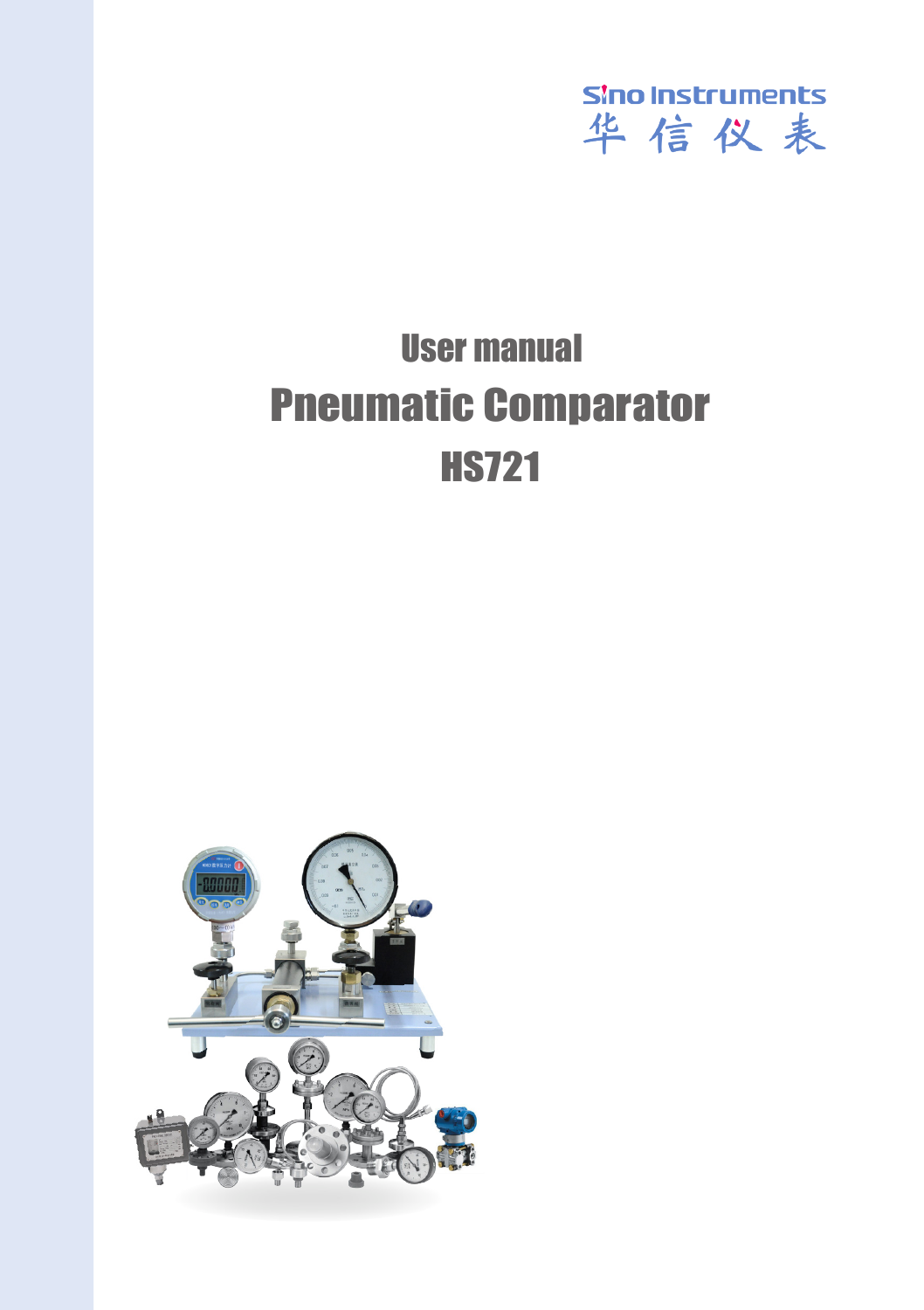# **Claim**

- The operating instructions are parts of the products and must be kept in the immediate vicinity of the instrument and readily accessible to skilled personnel at any time.
- Skilled personnel must have carefully read and understood the operating instructions prior to beginning any work.
- The manufacturer's liability is void in the case of any damage caused by using the product contrary to its intended use, non-compliance with these operating instructions,assignment of insufficiently qualified skilled personnel or unauthorized modifications to the instrument.
- HUAXIN reserve the rights to change the contents or form of these operating instructions at any time without prior notice having been given.

# **Safety information**

### **Symbol**

......warns you against actions that can cause injury to people or damage to the instrument.

......points out useful tips,recommendations and information for efficient and trouble-free operation.

### **Warning**

In order to protect your products,your own and others safety,please read this manual carefully before your operation,otherwise it may cause trouble. Huaxin is not liable for any safety problems or damages caused by misuse or incorrect operation.

## Operate by professional 1

The system must only be operated by trained and authorised personnel  $\Delta$  who know the manual and can work according to them.

Use the product only as specified 2



Any operation not included in the following instructions or outside the specifications must not be attempted.

Pls use non-damage goods 3



Don't use the product if it is damaged.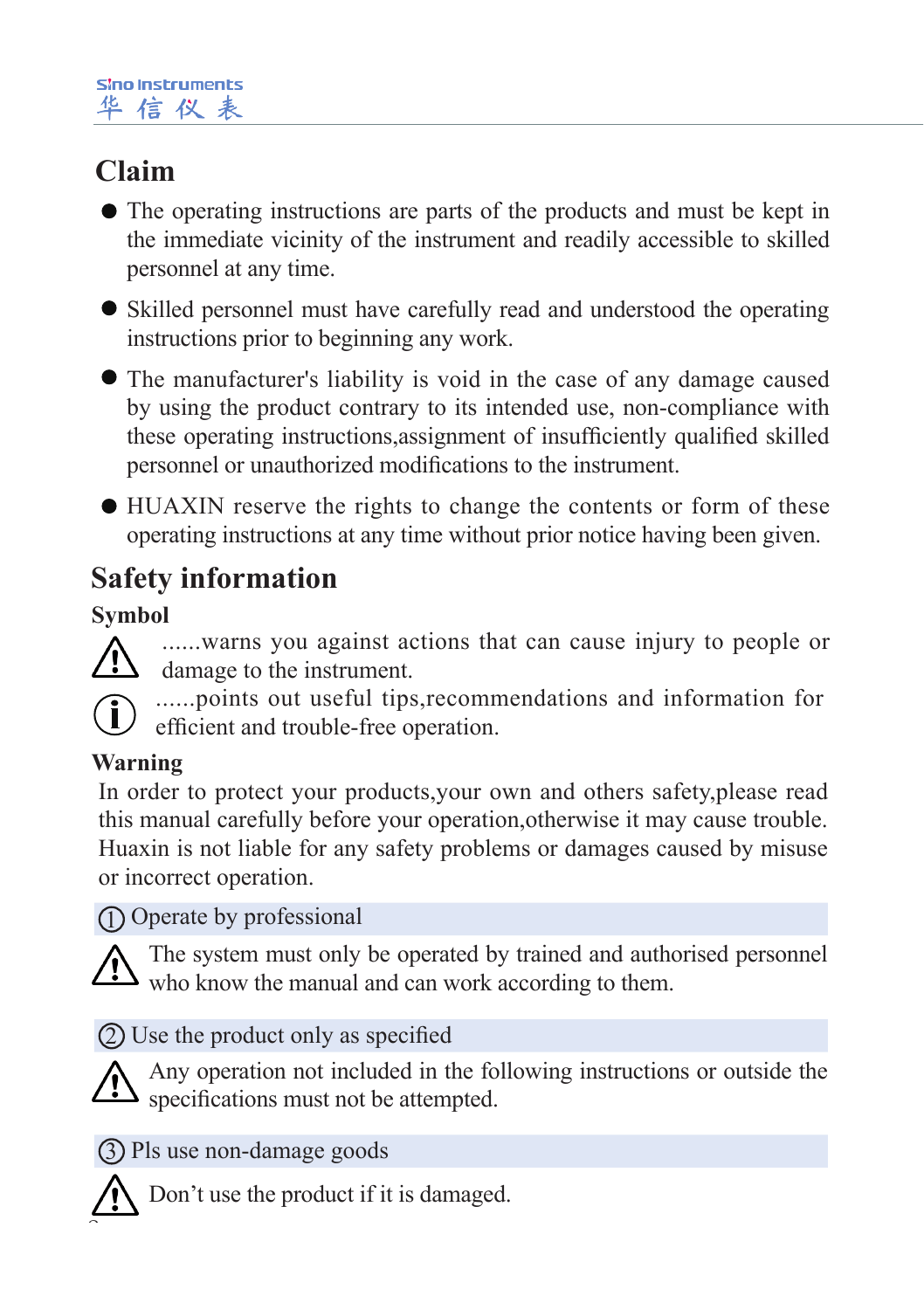## No Disassembling 4

Disassembling may cause physical injury or equipment damage.Only qualified technicians are allowed to fix the equipment.Please call our service staff for repair instruction and guidance if there would be anything wrong.

Don't calibrate oil pressure gauge 5

The item belongs to non-oil equipment, if you use the item to calibrate  $\Delta$  oil gauge, there will be oil left behind in the system, and it will not provide pressure any more,meanwhile that may pollute air gauge.

Be careful when operate hand pump 6

Do not provide pressure over 15bar by hand pump.

**D** Pay attention to reverse valve

Don't switch the reverse valve(positive/vacuum)when there is pressure inside the system.if you switch the reverse valve when the whole system have pressure, may be the hand pump will spring up and cause personal hurt.

Operate reverse valve regularly 8

If the item left idle, please operate the reverse valve once each month. Or the reverse valve couldn't be use, at this time, please call our service clerk.

## **Labelling**

| Huaxin Instrument (Beijing) Co., Ltd. |                      |  | Manufacturer.       |
|---------------------------------------|----------------------|--|---------------------|
| Model                                 | <b>HS721</b>         |  | Model.              |
| Product                               | Pneumatic comparator |  | Product name        |
| Range                                 | $(-0.95-60)$ bar     |  | Pressure range      |
| No.                                   | 140165011            |  | NO.                 |
| Date                                  | 2014.01              |  | Date of manufacture |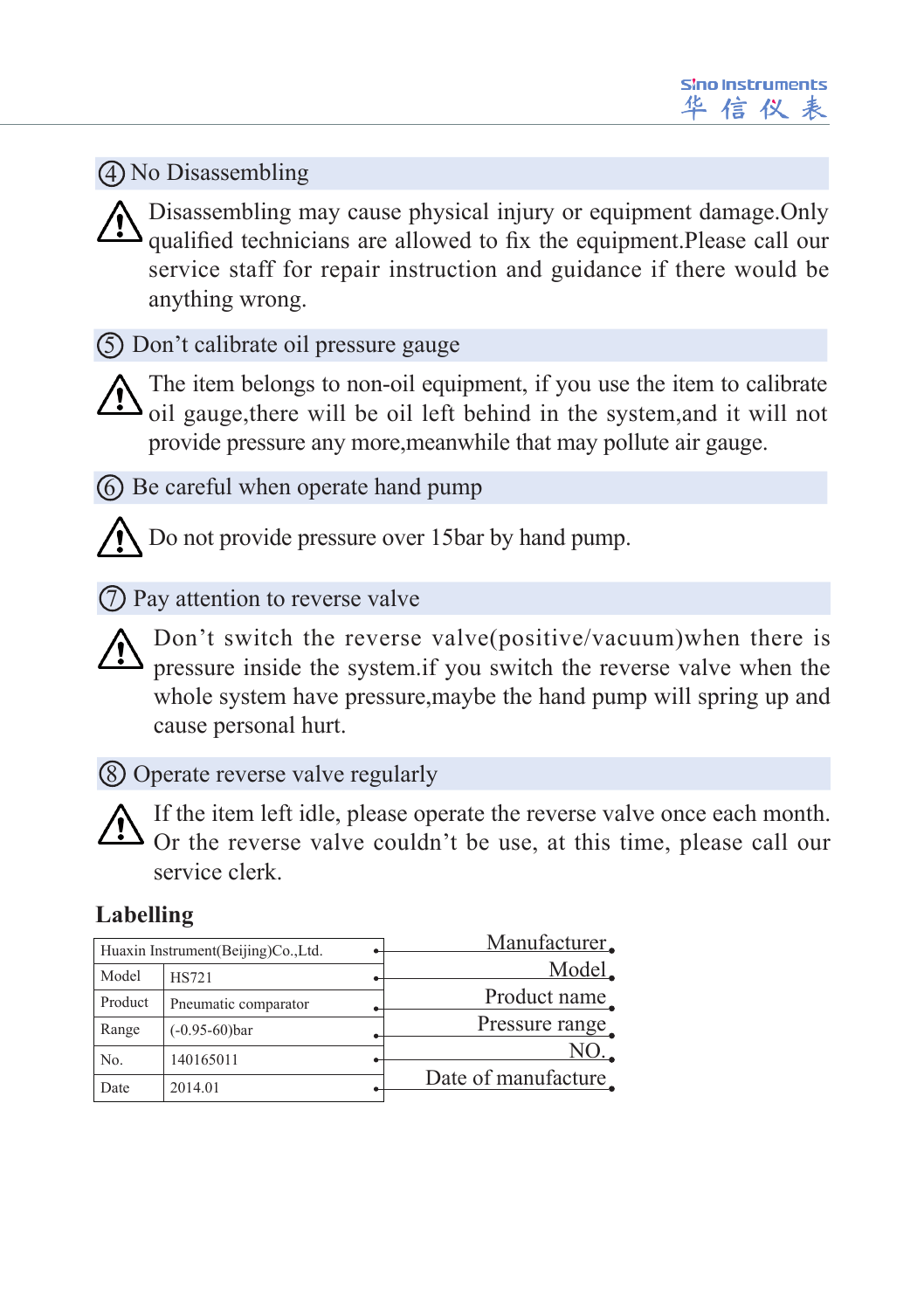Sino Instruments 华信仪表

| Claim                             |   |
|-----------------------------------|---|
| <b>Safety</b>                     |   |
| 1.Summary                         |   |
| <b>2. Technical Specification</b> |   |
| 3. Components                     | 2 |
| 4. Working principle              | 3 |
| 5.Operation                       | 4 |
| 6. Troubleshooting                | 5 |
| 7. Maintenance                    | 6 |
| 8.Support                         | 6 |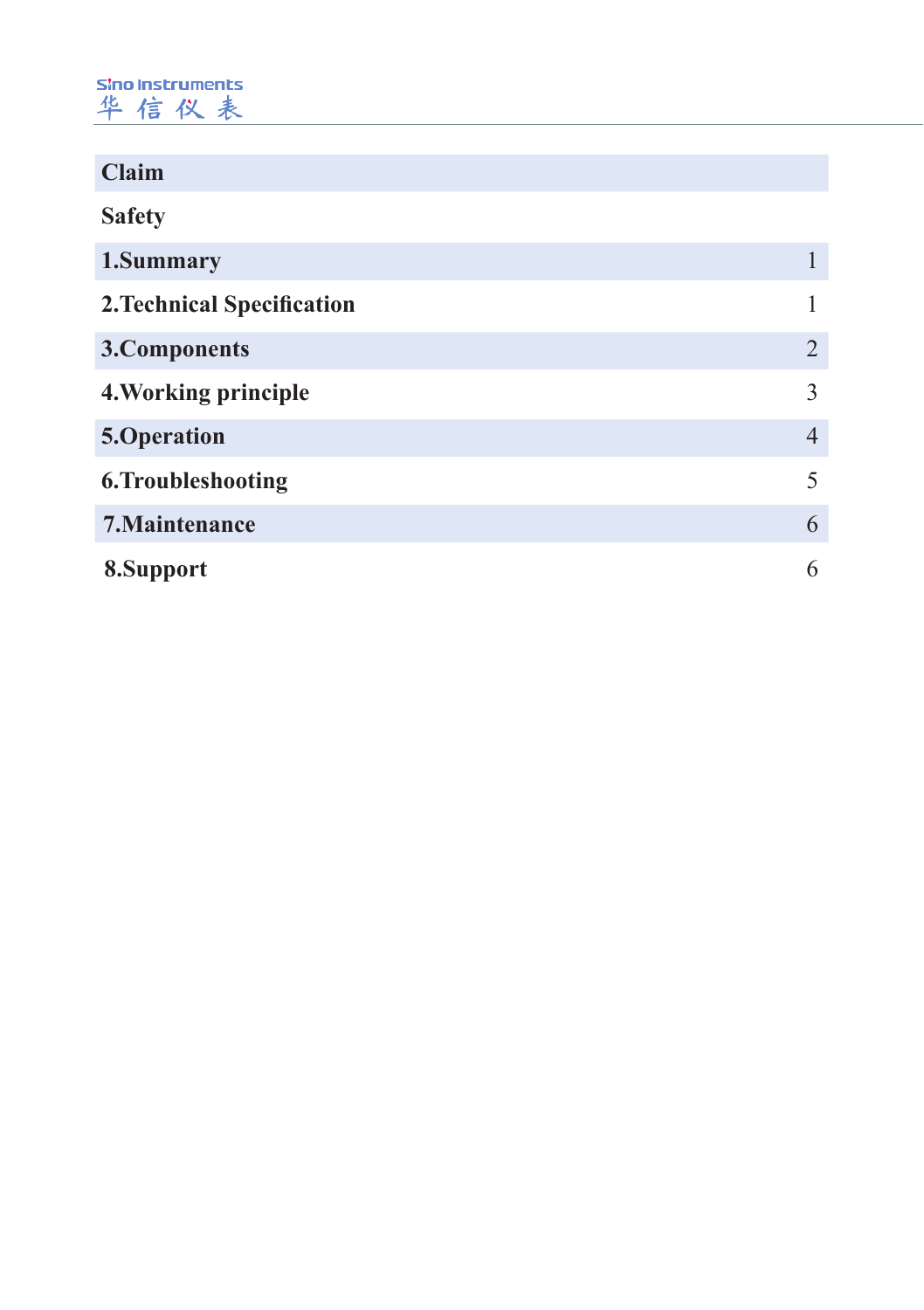# **1**.**Summary**

HS721 Pneumatic comparator is designed with a reverse valve, generated pressure from vacuum to 60bar.The F-adjust valve could accomplish 0.1mbar(10Pa) pressure resolution. Having 3 outputs with fast fittings,which is more effective to calibrate 2pcs under test pressure instruments together. A built-in gas-oil isolator keeps the pump from oil impurity avoid some unnecessary maintenance.Especially the lever lead screw design makes user operate in economize labor.It widely calibrates pressure instruments in the laboratory.

## **Functions**

HS721 provides pressure measurement for calibrating pressure(differential pressure)transmitter, precision pressure gauge,general pressure gauge and other pressure instruments.It can be extensively used in power,chemical,petrol, metallurgy,metering,military industry,etc.

## **Characteristics**

- Food grade stainless steel and hermetic technology in the military industry
- High precision,stable pressure generating,easy operation
- Wide pressurized range,high vacuum degree
- High reliability, Wide micro-adjusting range

# **2**.**Technical Specification**

Model:HS721 Pneumatic comparator Generated pressure range: (-0.95~60)bar Working media:Air Adjust resolution:0.1mbar(10Pa) Material:Stainless Steel/Aluminium for body;Stainless steel for outputs;Buna-N for seals Output interface connection:M20×1.5Female Package:Specialized cartons and foam wrap Dimensions:380L×380W×200H(mm) Weight:13.85kg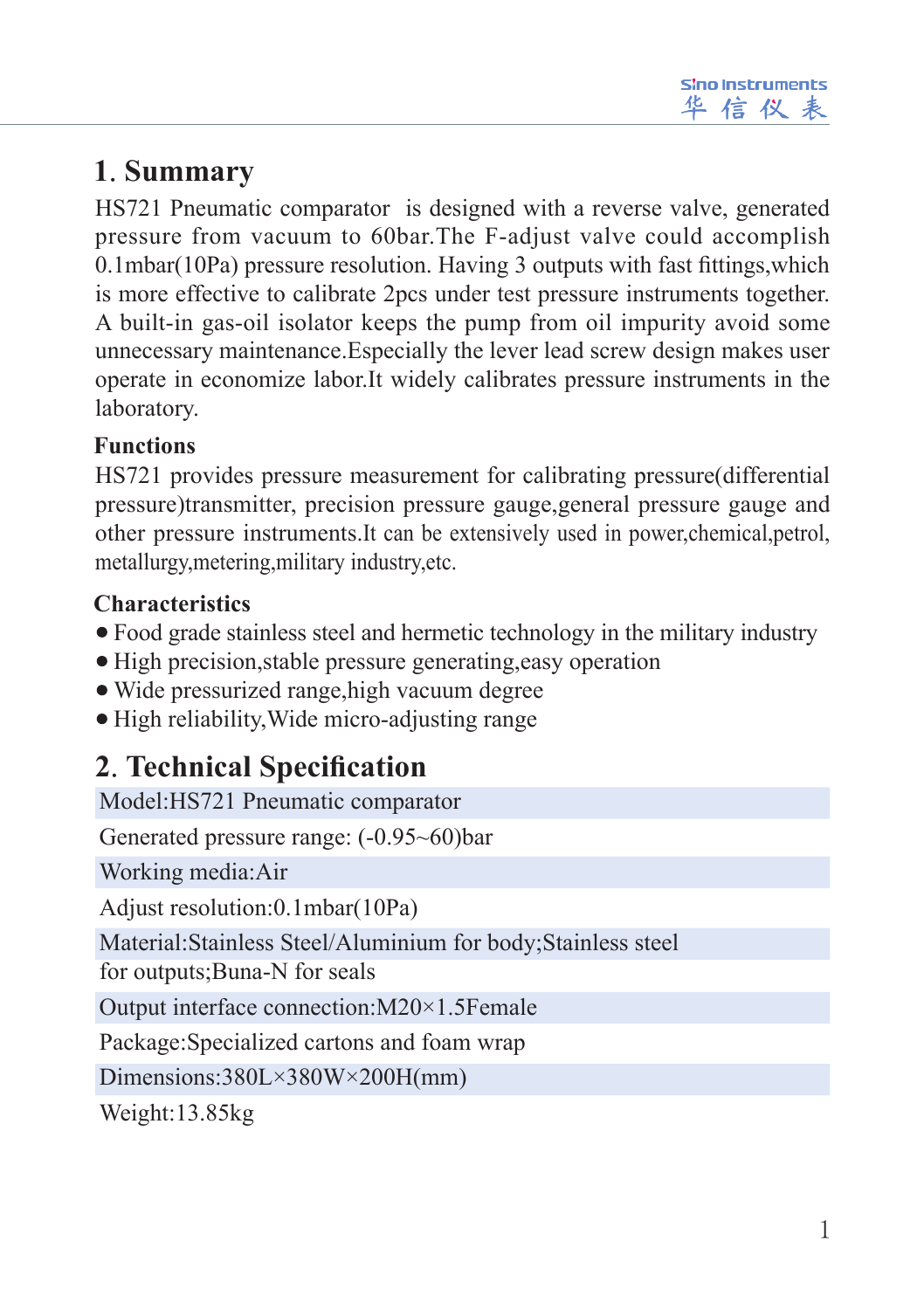Sino Instruments 华信仪表

# **3**.**Components**



### **Hand pump** 1

Generating pressure about 10-12bar by running the hand pump up and down repeatedly. Hand pump will be work out pre-pressure function.

### **Reverse valve(positive/vacuum)** 2

Press the button in order to switch between positive pressure and vacuum.(Push the reverse is positive pressure calibration,pull for vaccum)

### **Output** 3

There are three outputs.one is designed for standard gague,the others for gauge under test.

#### **F-adjust valve** 4

To realize the fine adjustment of pressure value.(Turning in clockwise to increase pressure)

#### **Lead Screw** 5

Increase pressure by turning the lead screw clockwise,decrease pressure by turning the lead screw anti-clockwise.

#### 6 **Plugs**

Tighten it up when not in use,it could prevent impurity entering into system.

#### 7 **Relieve valve**

Have to close before pressure generation. Slowly open it to release the pressure.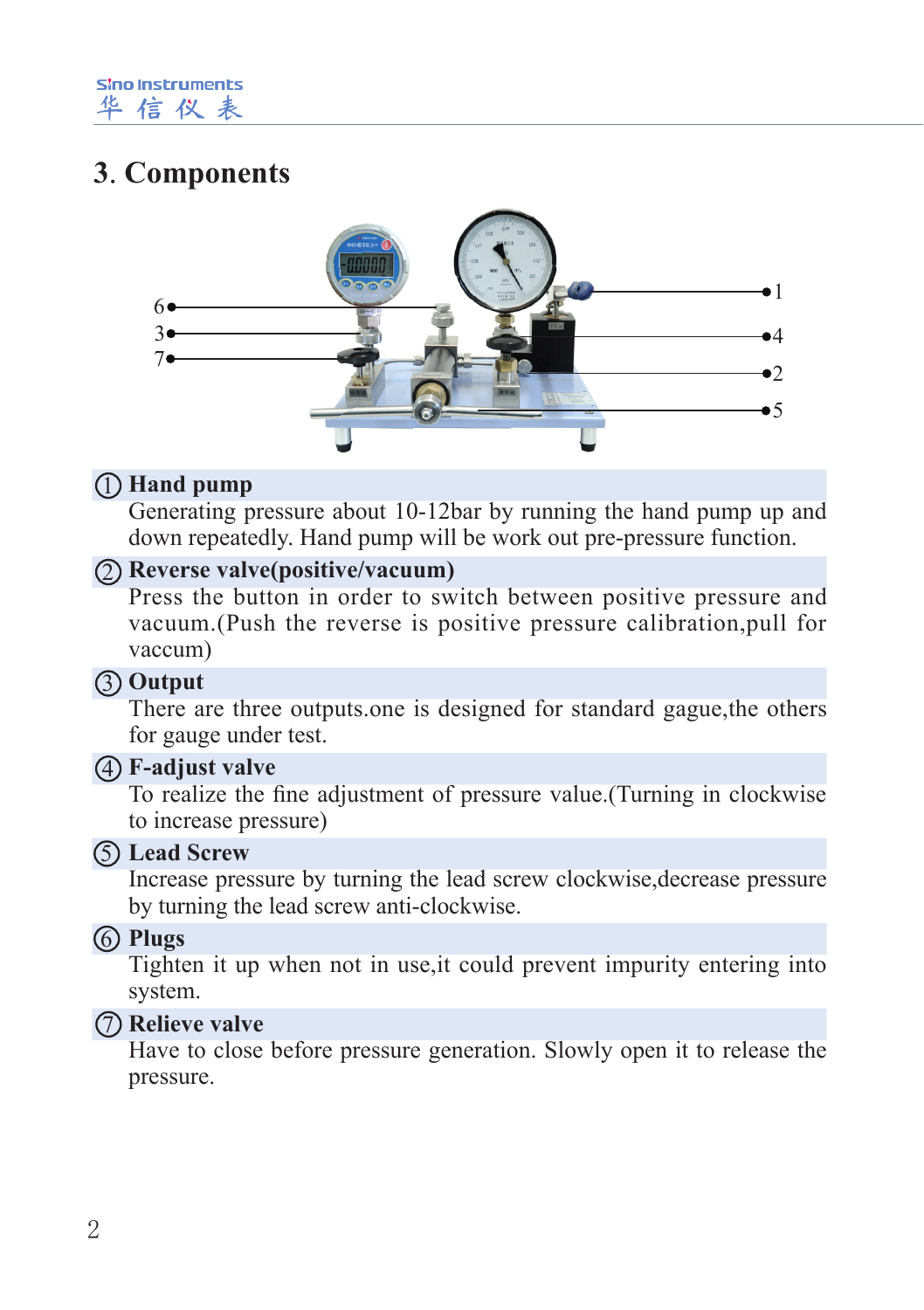# **4**.**Working principle**

HS721 is composed of hand pump, lead screw,F-adjust valve,relieve valve, reverse valve and outputs,etc.The pressure gauge can be installed quickly,and easy to prepressurize by running hand pump up and down,then compress the work medium by turning lead screw clockwise(anti-clockwise),that could realize the pressure increasing(decreasing)secondary.Adjust the F-adjust valve to reach desired point more accurately.



# **5**.**Operation**

## **For example(1):**

Take pressure gauge 60bar as example(The calibration points:0bar,10bar,20b ar,30bar,40bar,50bar,60bar)

A Put HS721 on the level; Turn the relieve valve anti-clockwise to open it and make sure the reverse valve is in positive pressure position.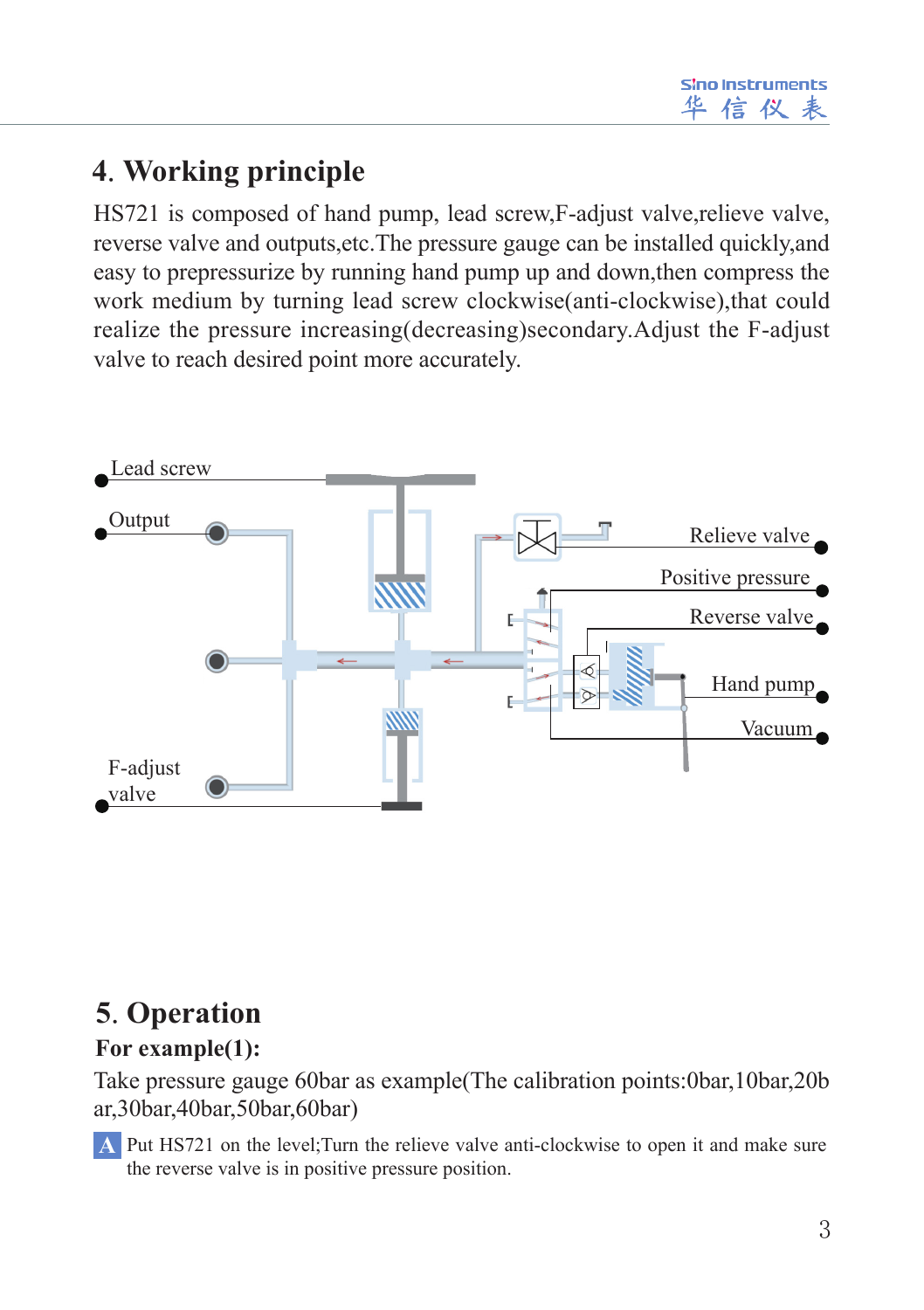#### **Sing Instruments** 华信仪表

- **B** Connect the standard gauge and gauge under test to the two output interfaces separately, it must firm in place.Otherwise, it will be leakage.
- **C** Set F-adjust valve to the mid position,and for lead screw,turn all the way out.
- **D** Record 0bar record and close the relieve valve.Providing pressure about 9 bar by hand pump up and down,and then using lead screw make the pressure value close to the second calibration point(10bar). Turn the F-adjust valve to get exact value.
- **E** Rotate the lead screw clockwise to make pressure value close to next calibration points, and adjust F-adjust valve to get exact values. Pressure rising  $\&$  stabilize to 20bar, 30bar, 40bar, 50bar,60bar in turn. Meanwhile ,record the data.
- **F** Loop calibration: Decrease pressure by turning lead screw anti-clockwise (or together with relieve valve), and adjust the F-adjust valve to get exact values. Record the data when the pressure stabilize on 50bar,40bar,30bar,20bar,10bar and so on.
- **G** Finish the loop calibration and open the relieve valve to release the pressure.
- **H** Change gauge under test and calibrate the next one.

### **For example(2):**

Take vacuum pressure gauge as example (The calibration points:0bar,- 0.2bar, -0.4bar,-0.6bar,-0.8bar,-0.95bar)

- Put HS721 on the level; Turn the relieve valve anti-clockwise to open it and make sure **A** the reverse valve is in vacuum position.
- **B** Connect the standard gauge and the gauge under test to the two output ports separately, it must firm in place.Otherwise,it will be leakage.
- **C** Set F-adjust valve to the mid position,and for lead screw,turn all the way in.
- **D** Record 0bar record and close the relieve valve.Providing pressure by hand pump and leading screw let pressure near -0.2bar,then adjust the F-adjust valve to get exact pressure value.
- **D** Use the hand pump, lead screw and F-adjust valve to calibrate other calibration points (-0.4bar,-0.6bar,-0.8bar).If the pressure value is up to -0.92bar,please create negative pressure by turning lead screw anti-clockwise until full.
- **F** Loop calibration: Turning lead screw clockwise (or together with relieve valve), and adjust the F-adjust valve to get exact values. Record the data when the pressure stabilize on -0.8bar,-0.6bar,-0.4bar, -0.2bar and so on.
- Finish the loop calibration and open the relieve valve to release the pressure. **G**
- Change gauge under test and calibrate the next one. **H**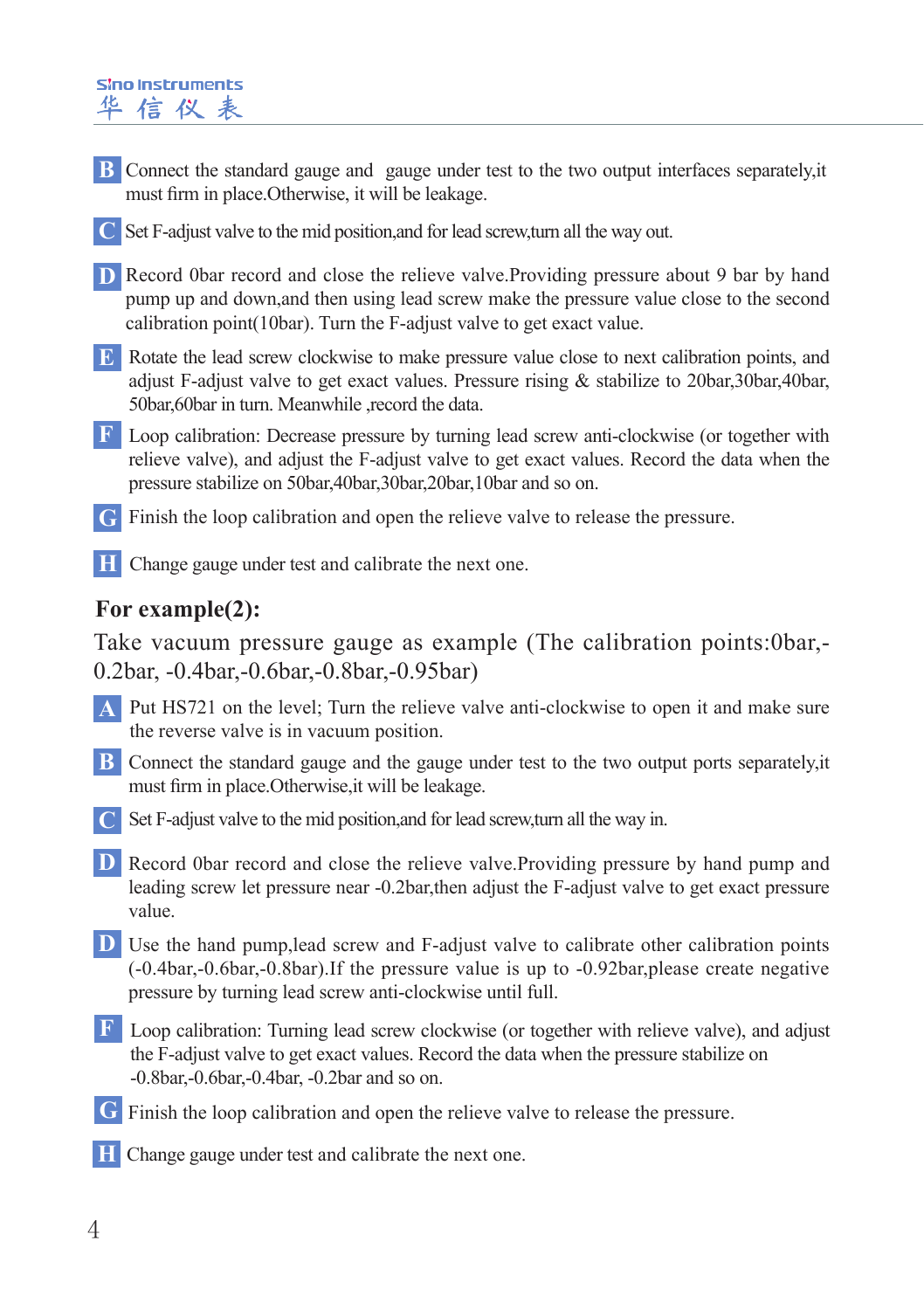# **Remark:**

1.Hold the lead screw,turn in and out slowly to complete fine adjustment.

- 2.Please put on the plugs after all the tests have finished.
- 3.Above pictures are just for reference.

# **NOTES:**

1.There must be no pressure in the system when removing pressure gauge.

2.Replace the O-rings regularly.

3.The item is non-oil equipment.please don't mix any liquid.

4.The reverse valve should be switched the correct position before the pressure generating.Otherwise,that will leak and do not generate pressure.

# **6**.**Troubleshooting**

There may be some faults of HS700 mentioned below after long term use, the maintainer can analyse and eliminate problems by these methods.Make sure to release all pressure of system.It is forbidden to disassemble and repair the product with pressure.

| <b>Faults</b>                                                                     | <b>Cause</b>                                                                                                                                                                                                                                          | <b>Solution</b>                                      |
|-----------------------------------------------------------------------------------|-------------------------------------------------------------------------------------------------------------------------------------------------------------------------------------------------------------------------------------------------------|------------------------------------------------------|
| Leakage                                                                           | The reverse valve (positive / vacuum)<br>is not in the right position                                                                                                                                                                                 | Push/pull the reverse<br>valve to the right position |
| The hand pump is<br>up                                                            | There is impurity in the instrument                                                                                                                                                                                                                   | Disassembling and<br>cleaning                        |
| Hand pump couldn't<br>generate pressure                                           | The reverse valve (positive / vacuum)<br>is not in the right position                                                                                                                                                                                 | Push/pull the reverse<br>valve to the right position |
| The pressure is<br>instability, the<br>standard gauge<br>depressurized<br>quickly | Pressurize without gauge under<br>test if the instrument doesn't leak<br>pressure, this indicates problem with<br>gauge under test. Otherwise there<br>is problem with device or standard<br>gauge. Check the standard gauge and<br>device separately | Replace standard gauge<br>or guange under test       |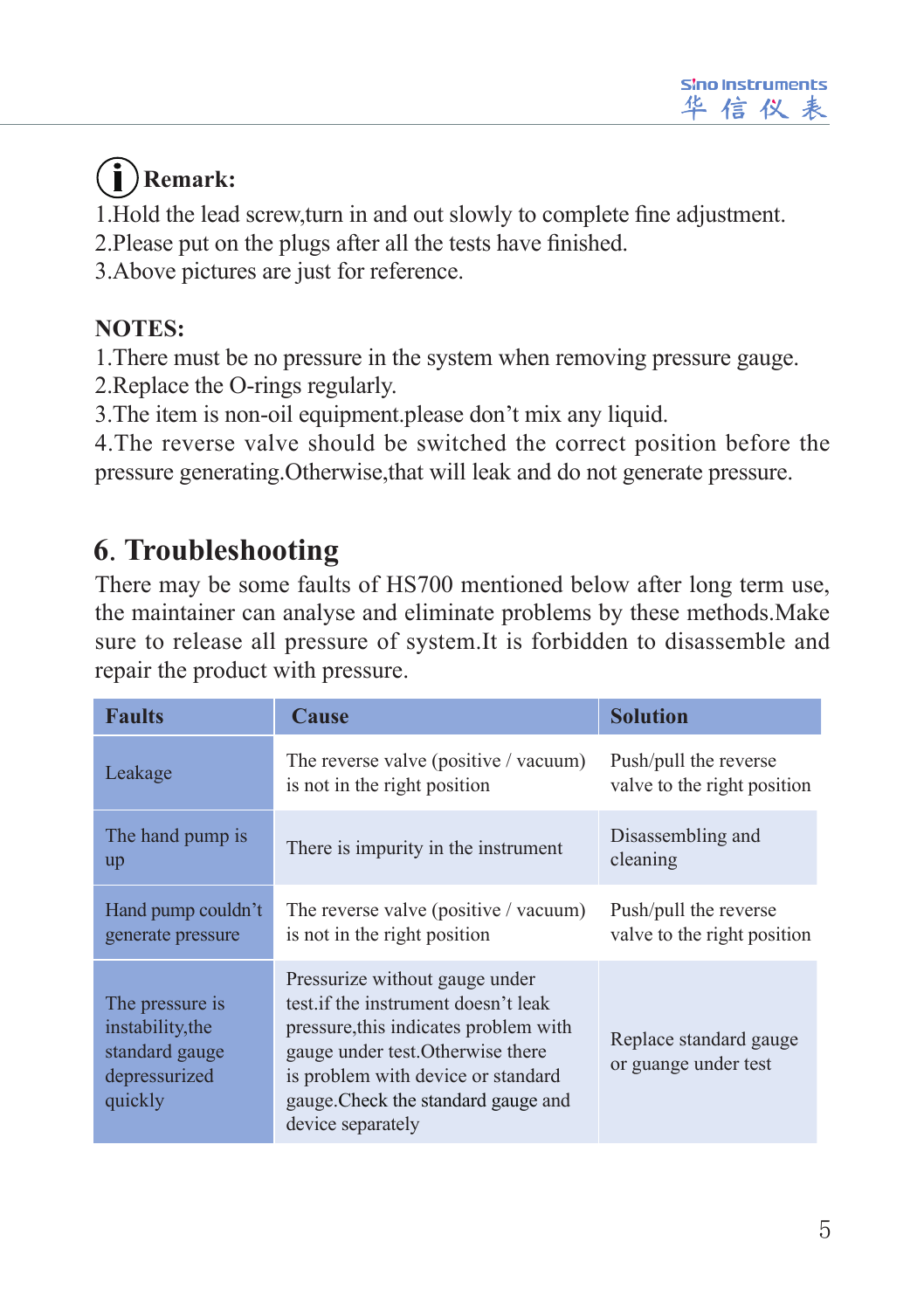# **7**.**Maintenance**

7.1.If this equipment will be in idle for a long time,please turn the lead screw clockwise till it could not move anytime time.Put on the plugs and close relieve valve.

7.2.If HS721 have to go a long distance transport, please put on all plugs to prevent dust getting into device.It is necessary to pack with specialized cartons and foam wrap.

7.3.The item belongs to non-oil equipment,It is forbidden to calibrate oil gauge.Operate the lead screw and hand pump regularly.

# **8**.**Support**

The product specifications and other information contained this manual are subject to change without notice.if you have any questions,please call our services hotline: 400 611 3558 or Tel: +86-10-62392087